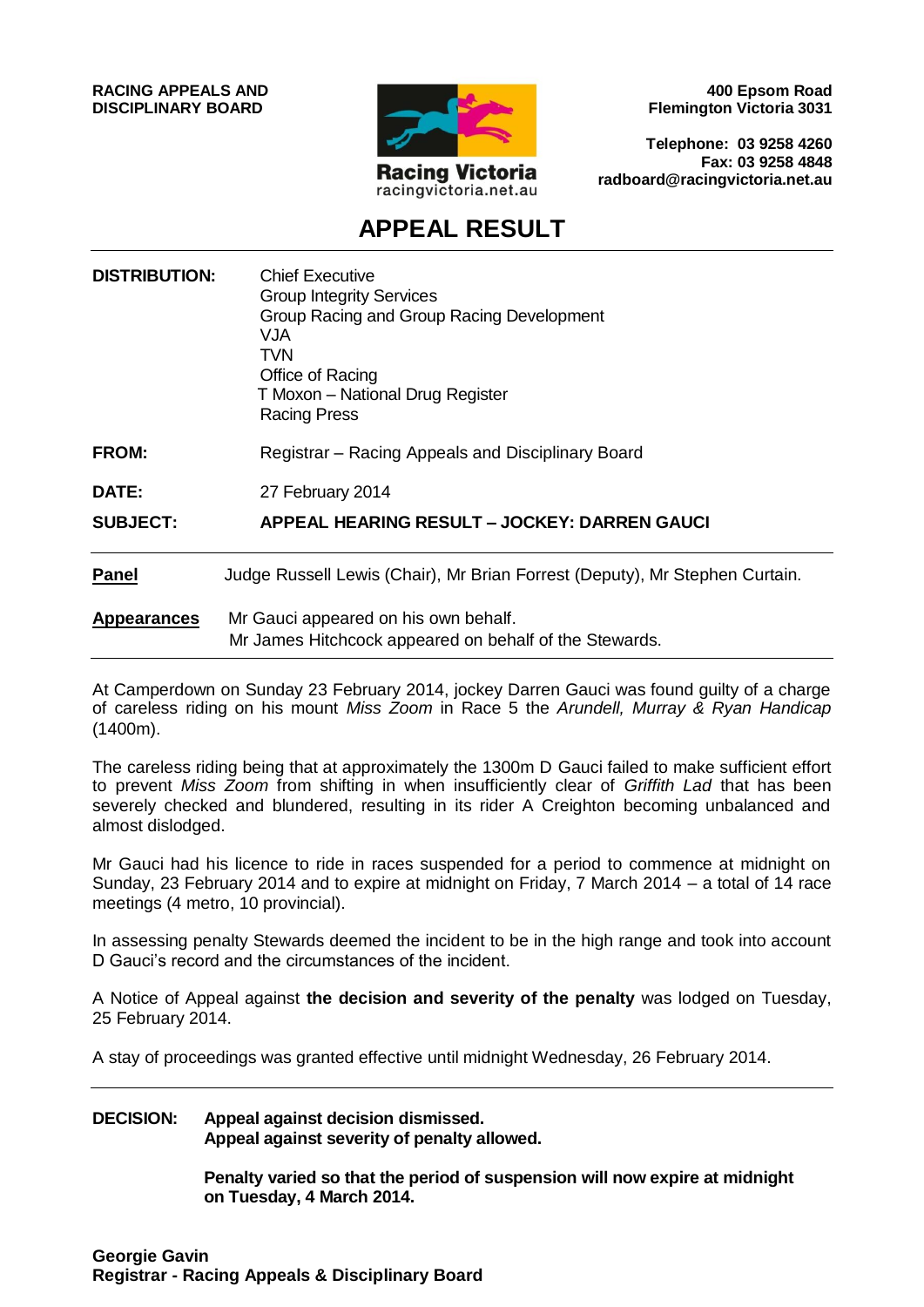# **TRANSCRIPT OF PROCEEDINGS**

#### **RACING APPEALS AND DISCIPLINARY BOARD**

\_\_\_\_\_\_\_\_\_\_\_\_\_\_\_\_\_\_\_\_\_\_\_\_\_\_\_\_\_\_\_\_\_\_\_\_\_\_\_\_\_\_\_\_\_\_\_\_\_\_\_\_\_\_\_\_\_\_\_\_\_\_\_

**HIS HONOUR JUDGE R.P.L. LEWIS, Chairman MR B. FORREST, Deputy Chairman MR S. CURTAIN**

#### **EXTRACT OF PROCEEDINGS**

**DECISION**

### **IN THE MATTER OF THE ARUNDELL, MURRAY AND RYAN HANDICAP OVER 1400 METRES AT CAMPERDOWN ON 23/2/14**

**JOCKEY: DARREN GAUCI**

#### **MELBOURNE**

#### **THURSDAY, 27 FEBRUARY 2014**

MR J. HITCHCOCK appeared on behalf of the RVL Stewards

MR D. GAUCI appeared on his own behalf